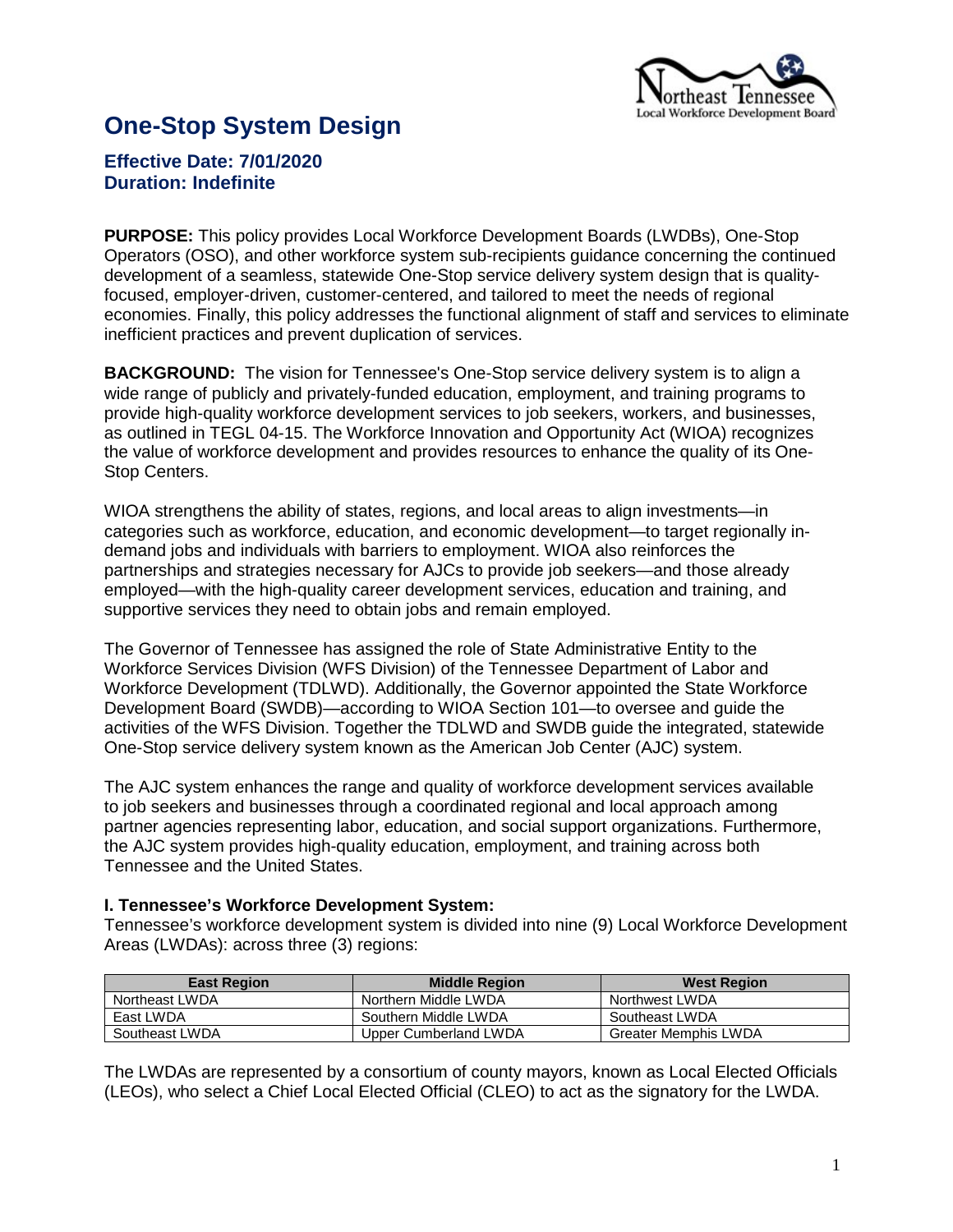WIOA requires the establishment of a Local Workforce Development Board (LWDB)—which must be certified by the Governor—to guide workforce development initiatives within each of LWDA.

The NETLWDB must collaborate with the CLEO (and LEOs) to govern workforce development initiatives within the NETLWDA, such as:

- Development of the Local Plan**,** as outlined in WIOA Section 107(d)(1);
- Selection of the One-Stop Operator and Career Service Provider, WIOA Section 107(d)(10); and,
- Oversight of accessibility for individuals with disabilities, WIOA Section 107(d)(13).

# **II. Service Delivery within the American Job Center System:**

The AJC system must include at least one (1) comprehensive center that is physically located within the NETLWDA. The NETLWDB may choose to establish additional comprehensive centers, affiliate sites, or access points within the LWDA.

# **III. Comprehensive American Job Centers:**

The comprehensive center must provide career services, outlined in WIOA Section 134(c)(2) and 20 CFR 678.430, and ensure job seekers and employers have access to programs, services, and activities of all required One-Stop partners.

# **A. Comprehensive Center Access:**

A comprehensive center must be physically and programmatically accessible to individuals with disabilities and provide:

- Assistance from at least one (1) WIOA Title I staff person who is physically present at the center during all operational hours;
- Assistance from at least one (1) Title III program staff person who is physically present at the center during all operational hours; and
- Direct links to One-Stop Partner staff who can provide program information or services to the customer.

# **B. A Comprehensive Center Must Provide:**

- Provide basic career services (such as eligibility determination, initial assessment of skills, job search placement assistance, and labor marker information);
- Provide access to training services (such as occupational skills training, on-the-job training, incumbent worker training, skills upgrading and retraining, and job readiness training);
- Provide access to any employment and training activities under WIOA Section 134(d); and
- Provide access to employment and training activities carried out by One-Stop Partners;
- Workforce and labor market information; and
- Phone use for job seekers, fax machine use to transmit documents, or access to a computer in the resource room.

# **IV. American Job Center Affiliate Sites:**

Affiliate sites are created to supplement and enhance customer access to AJC services in support of comprehensive centers. Unlike a comprehensive center, an affiliate site does not need to provide access to every required One-Stop Partner program. An affiliate site must be physically and programmatically accessible to individuals with disabilities, as required by WIOA Section 188 and its implementing regulations at 29 CFR Part 38. At least one (1) WIOA Title I staff who is physically present during all office hours.

The frequency of One-Stop Partner program staffs physical presence in an affiliate site will be determined through partner memorandum of understanding (MOU) negotiations conducted at the local level, within the parameters of the Federal regulations at 20 CFR 678.310 through 678.320,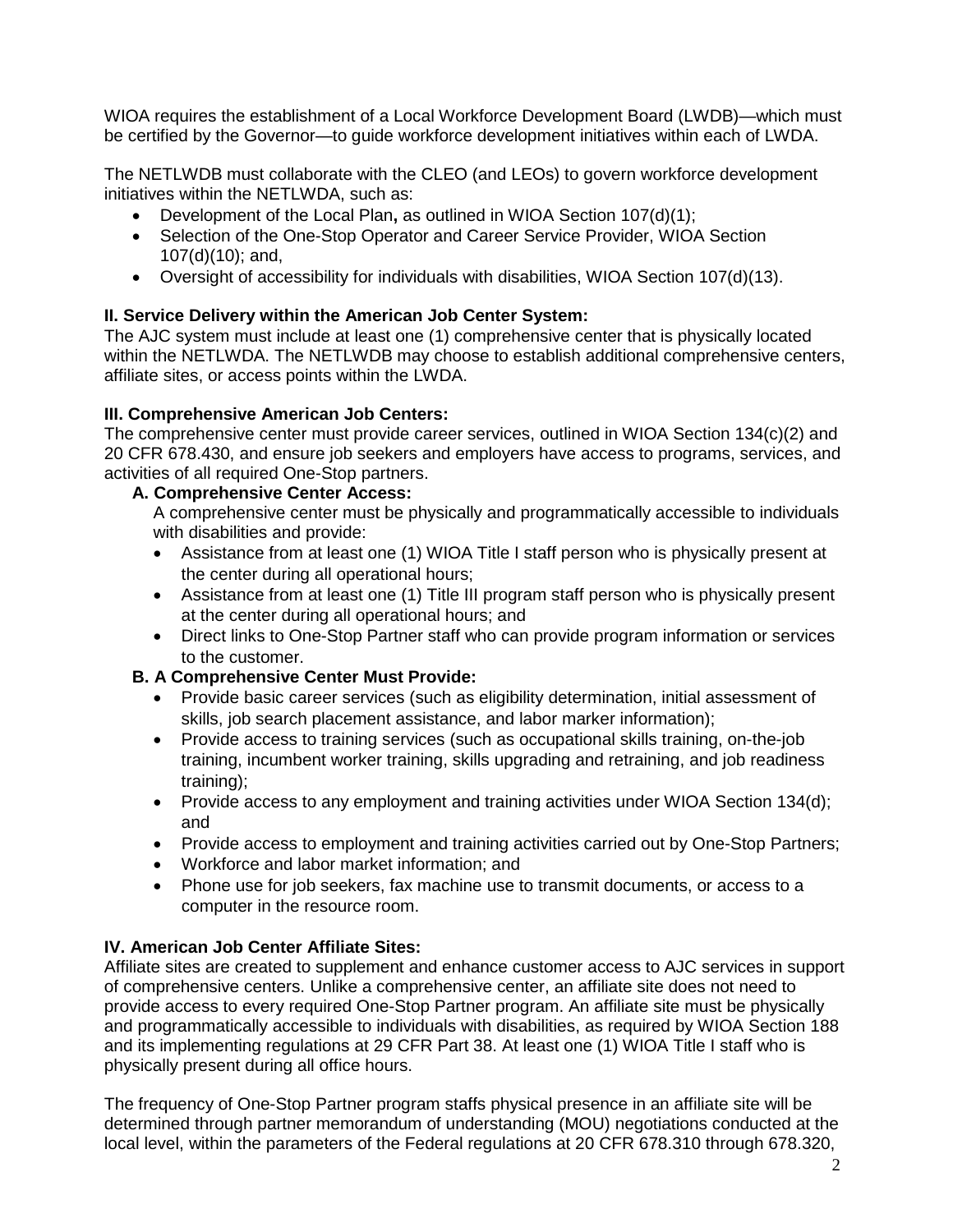34 CFR 361.310 through 361.320, and 34 CFR 463.310 through 463.320. (TEGL 16-16)

Stand-alone Wagner-Peyser centers are not permitted. The partner program administering Local Veterans' Employment Representatives (LVERs), Disabled Veterans' Outreach Program Specialists (DVOP Specialists), or unemployment compensation programs would not count as the other partner for purposes of this requirement.

# **V. American Job Center Access Points:**

Access points are created to supplement and enhance customer access to AJC services in support of comprehensive centers and affiliate sites. These sites make one (1) or more of the One-Stop partners' programs, services, and activities available to job seekers and employers. Libraries are recognized as important providers of Federally-supported training and employment for adult education and literacy.

# **VI. Specialized Centers:**

Specialized centers address the specific needs of key industry sectors, or clusters. Based on specific needs within a LWDA, the LWDB—in conjunction with the partners and OSO—may determine that a specialized center is more appropriate to serve a particular population and may choose to operate a specialized center.

A specialized center may be established to serve a specific group of dislocated workers affected by a regional lay-off. In this example, the specialized center would provide a variety of services tailored to the needs of the dislocated workers, to include: career coaching, networking opportunities, comprehensive assessment, and employer meetings.

A Specialized American Job Center Must:

- Be physically and programmatically accessible to individuals with disabilities;
- Be established to serve a specific group (youth, veterans, key industry sectors, or other specified groups as determined by the LWDB);
- Provide a variety of services tailored to the needs of the specific group, including career coaching, networking opportunities, comprehensive assessment, and employer meetings; and,
- Provide flexible office hours, such as evenings and weekends, set by the LWDB.

# **VII. Branding of American Job Centers:**

Branding is a responsibility of the LWDB and LWDB staff, but the OSO is responsible for ensuring that branding reflects TDLWD standards. Furthermore, the OSO must report to the LWDB quarterly on any problems that they are experiencing with maintenance of branding standards. The AJCs' branding must be used to ensure recognition of the statewide seamless workforce system. Brochures, flyers, advertising media and announcements, stationery, business cards, and name tags used by the center staff must reflect the AJC. Signage outside and inside all comprehensive and affiliate centers must reflect the AJC branding.

More information can be found in the AJC Style Guide. Please note that all products must adhere to the AJC branding guide requirements. All products must be procured according to proper standards; publications intended for the general public must be approved by the LWDB.

# **VIII. American Job Center Business Hours:**

AJCs are required to be open during statewide core hours at a minimum of 8:00 a.m. to 4:30 p.m. during weekdays. The LWDB may establish service hours at other times to accommodate schedules of individuals who work during regular business hours or who are not able to access the AJCs during regular business hours.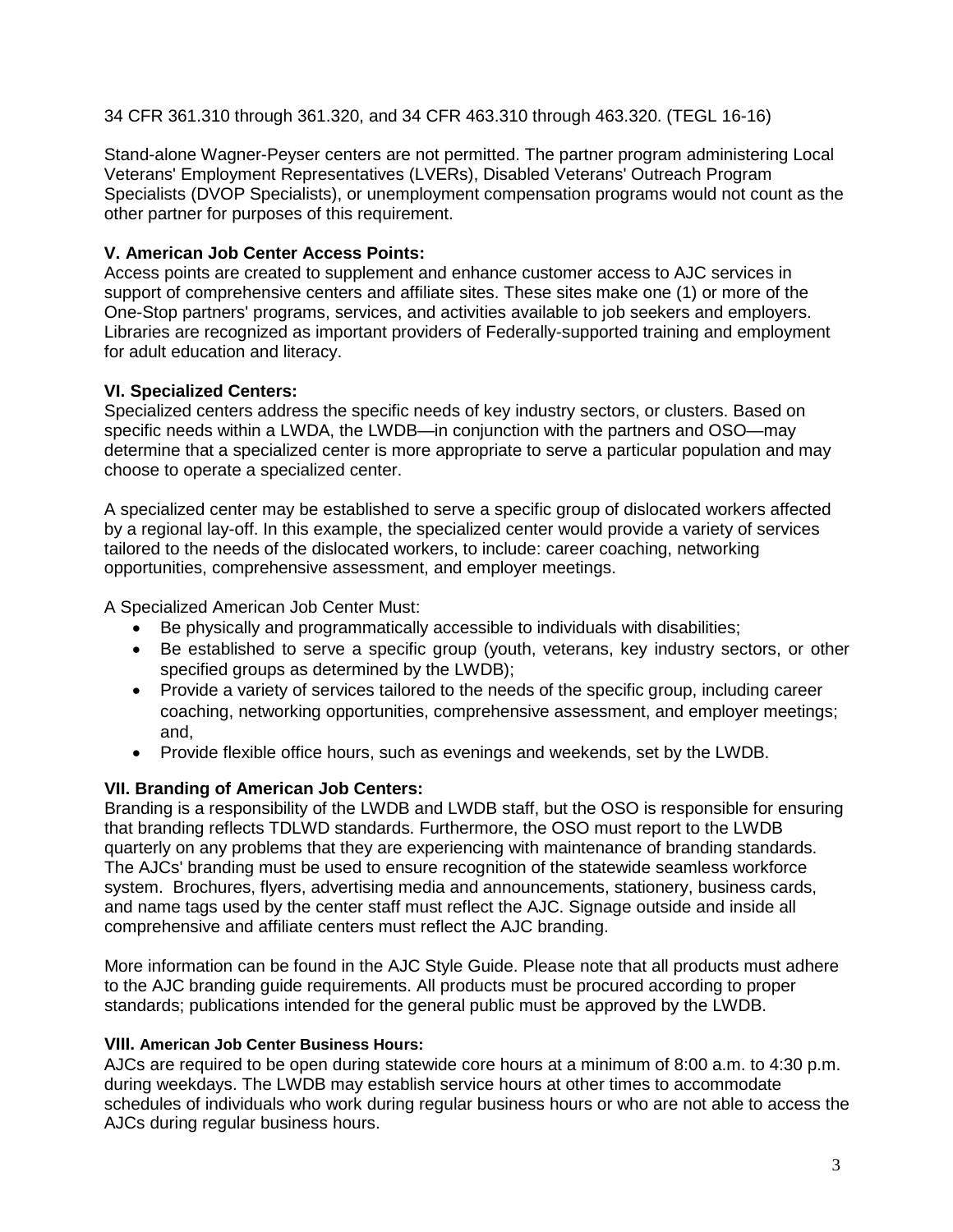The TDLWD WFS Division encourages access to services outside of regular business hours (such as nights and weekends) when doing so is possible and best serves the needs of the AJC customers.

### **IX. American Job Center Holiday Closures:**

Holiday closures must conform to TDLWD recognized holidays. AJCs must adhere to these holidays, regardless whether they are observed by other agencies involved in the operation of the AJC. The hours of operation for the AJC located within a community college must adhere to the TDLWD hours and holidays, rather than the hours set by the community college. LWDBs must advise entities bidding or contracting to serve as OSO and/or service provider that they must adhere to these scheduling guidelines.

### **X. Entities that Oversee the American Job Center System:**

A single entity cannot perform the functions of Fiscal Agent, LWDB staff, OSO, and Career Service Provider (CSP). However, the LWDB staff may serve as the Fiscal Agent. More information regarding each entity's responsibilities within the AJC system are included below:

# **A. Local Workforce Development Board Staff:**

In general, the LWDB staff serves a supportive role to ensure that all roles and responsibilities in WIOA Section 107(d) are fulfilled by the LWDB. The LWDB staff assists to competitively procure the OSO and CSP.

The LWDB staff (or the LWDB itself), may not serve as the OSO and/or CSP (except for Youth Services). LWDB staff—under the direction and subject to the approval of the LWDB—must competitively procure the OSO and CSP. The LWDB enters into a MOU and IFA with the OSO. This agreement establishes shared success indicators, operating strategies and procedures, and customer flow to promote effective, seamless service delivery.

# **B. Fiscal Agent:**

In general, a Fiscal Agent may be appointed by the CLEO to oversee expenditure of WIOA funds, document procurement of materials necessary to operate an AJC, and monitor fiscal operations within the AJCs as they relate to administrative expenses and service provision. Alliance for Business & Training (AB&T) has been designated as the Fiscal Agent for NETLWDA WIOA funding. An entity designated by the CLEO as Fiscal Agent (AB&T) may not serve as the OSO or CSP. This prohibition is in place to ensure fiscal integrity with monitoring, performance, and procurement requirements. However, a single entity may serve as fiscal agent and LWDB staff or separate entities may be used for each function. A LWDB may also opt to form as a 501(c)(3) and hire direct staff to carry out LWDB functions.

# **C. Regional Planning Council:**

#### **1. Membership:**

The Regional Planning Council (RPC) is comprised of its core WIOA partners:

- Title I-Workforce Development Activities
- Title II-Adult Education and Literacy
- Title III-Amendments to the Wagner-Peyser Act
- Title IV-Amendments to the Rehabilitation Act of 1973

#### **2. Additional WIOA Partners:**

The RPC should also include other WIOA partners, such as:

- Career and Technical Education
- Post-secondary Representatives
- Department of Human Services
	- o Temporary Assistance for Needy Families (TANF)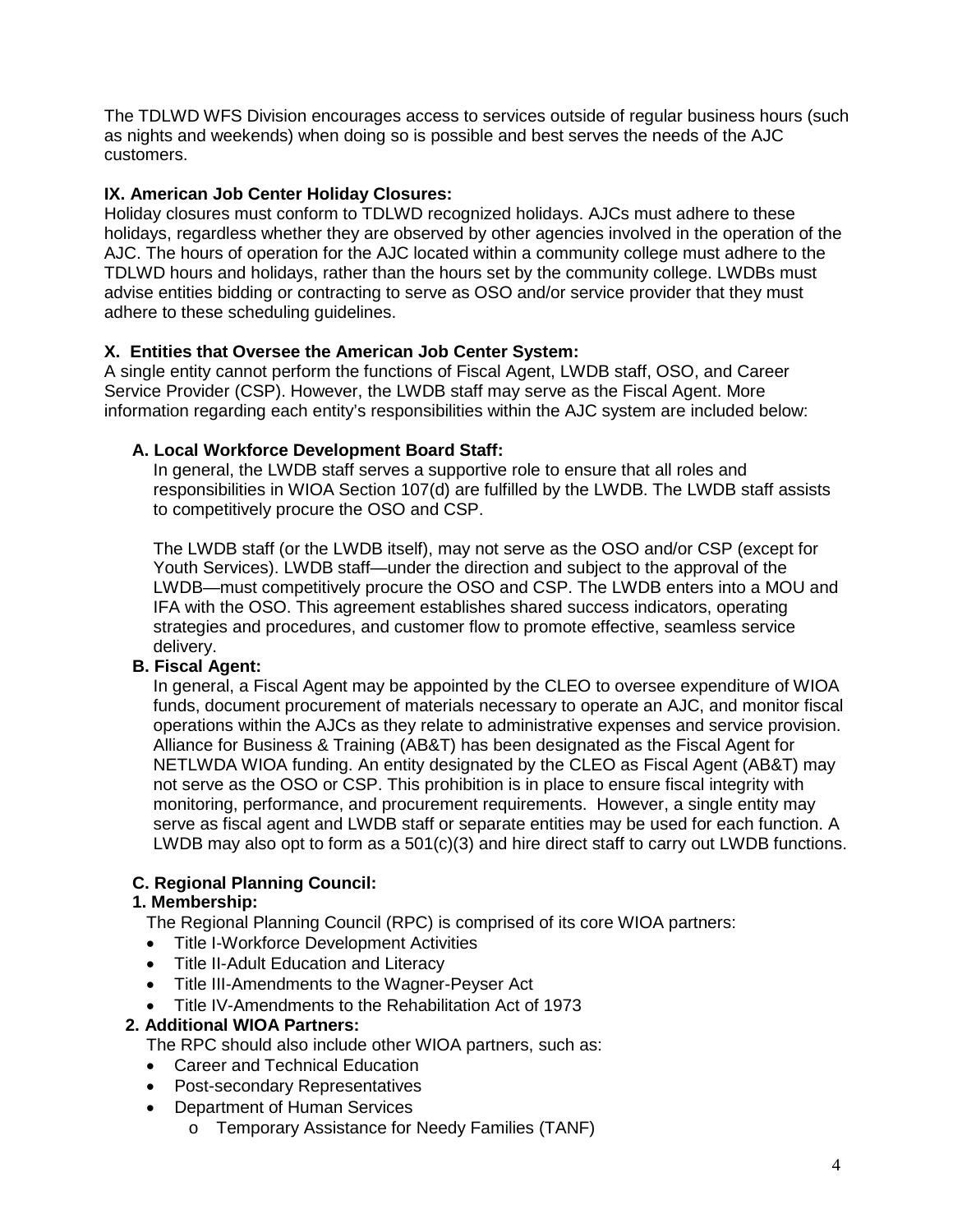- o Supplemental Nutrition Assistance Program (SNAP)
- Economic and Community Development
- Department of Corrections
- Other partners required to meet the State Vision, Goals, and Objectives

# **3. Roles and Responsibilities:**

- Meet quarterly to advise and recommend action plans for the Local Workforce Development Areas (LWDAs);
- Meet monthly during Regional Plan development
- Ensure the WIOA regional plan streamlines regional workforce systems by focusing on key State goals and objectives provided in the Regional and Local Plan policy;
- Foster a culture of achievement within the region;
- Set WIOA implementation schedules and meetings with stakeholders; and

# **D. One-Stop Operator:**

The OSO is competitively procured to monitor all operations within the AJC system of a LWDA. The following entities can serve as an OSO:

- A public, private, or non-profit organization
- A consortium, which must include at least three (3) required WIOA partners
- An institution of higher education
- A State Wagner-Peyser Employment Agency
- A community based, non-profit organization
- Interested Organizations such as local Chamber of Commerce, business or labor organization

At a minimum the OSO must coordinate service delivery of required AJC partners. The following items are the other required duties of the OSO:

# **1. Manage Daily AJC Operations:**

To ensure that all AJCs are operating in an effective and efficient manner, the OSO must:

- Manage daily operations in coordination with WIOA fiscal agent for the lease, utilities and other activities to support the center;
- Manage AJC hours of operation; and
- Ensure that every AJC in the LWDA is physically and programmatically accessible to individuals with disabilities.

# **2. Ensure Coordination of Partner Programs within the AJC System:**

- To ensure all required services are provided in the AJC system the OSO must:
- Maintain a list of all partner programs, to include a brief description of services available by each partner within each AJC;
- Monitor partner adherence to the MOU and report MOU changes to the LWDB;
- Provide integration of services in the center under the direction of the Regional Planning Council;
- Disseminate and implement state and local policy and procedural changes to all applicable program staff within the AJC;
- Ensure compliance with all federal, state and local regulations and policies;
- Make core services available, as directed by the Regional Planning Council;
- Schedule regular meetings with partners to address areas of concern, best practices, and technical assistance; and
- Design an integrated system to coordinate referrals across the AJC system.

# **3. Evaluate the Customer Experience:**

To ensure seamless service delivery within the AJC system, the OSO must:

- Hire and supervise "shared" staff in the welcome function, if applicable;
- Develop a plan to ensure adequate staffing within the AJC, to include cross-training of partner program staff;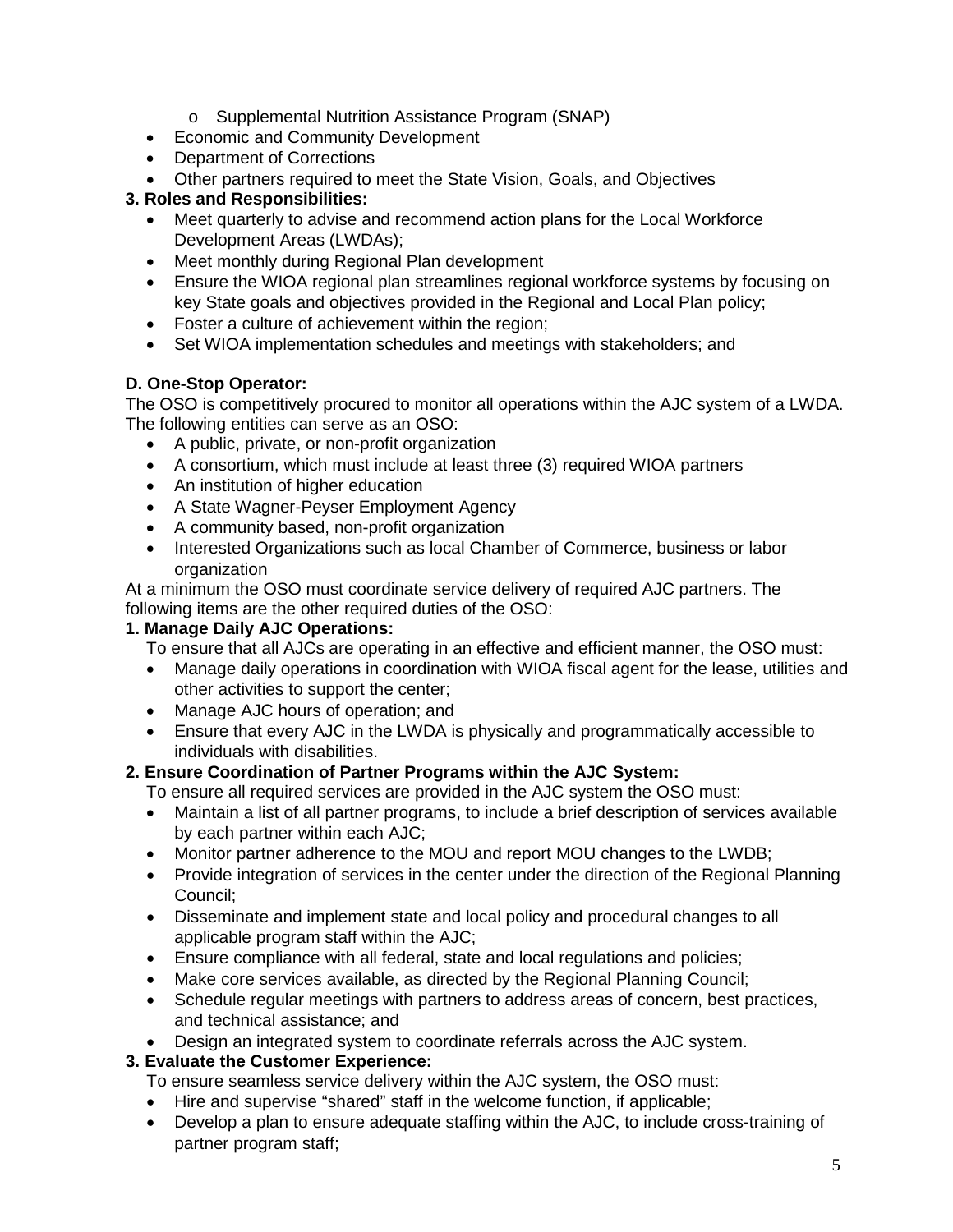- Ensure priority of service is given to targeted populations;
- Ensure that basic services are available (orientations, labor market information, resource room);
- Improve AJC operations by analyzing:
	- o Traffic counts;
	- o Customer sign-ins to according to each partner program;
	- o Registration of job seekers;
	- o Compliance with data validation; and
	- o Evaluation of equal opportunity and customer complaints;
- Market OSO services in coordination with the LWDB; and
- Assure appropriate AJC branding and logos are included in all marketing materials and presentations.

### **4. Evaluate Negotiated Performance Measures:**

To report on how well the AJC system is meeting negotiated performance measures the OSO must:

- Write a plan to address how the AJC system will support the Local and Regional Plans;
- Facilitate maintenance and sharing of data within Jobs4TN;
- Report monitoring and compliance using Jobs4TN on topics such as performance metrics and cost per participant;
- Reporting to LWDB on operations, performance and continuous improvement recommendations; and
- Make available other activities and programs carried out under their program direction or authorizing law.

### **5. Functional Leader**

The OSO must perform the following functions along with functional team leads.

- Create staffing plans that provide adequate office coverage at all times, including in a manner that allows fair and equitable opportunity for time off;
- Coordinate staff vacations/leave with formal supervisors to ensure adequate coverage by AJC staff;
- Coordinate with Team Leads to ensure staff are cross-functionally trained
- Design a room-scheduling system for workshops and meetings;
- Approve posted informational signs;
- Ensure that all staff members present a professional and positive image; and
- Ensure that consistent communication procedures are followed

The OSO must not perform the following functions:

- Assist in the development, preparation and submission of the Local Plan;
- Develop or submit a budget for activities of the LWDB;
- Manage or participate in the competitive selection process of the OSO;
- Select or terminate the OSO, CSP, or partner providers;
- Negotiate local performance accountability measures or the LWDB budget; or
- Be responsible for oversight of itself.

#### **XI. Supervision Under the Memorandum of Understanding:**

In order to ensure seamless service delivery to workforce system customers, all individuals working in a comprehensive or affiliate will experience two (2) levels of supervision:

#### **A. Formal Supervision:**

The formal leader has responsibilities as the employer of record. A Partner Staff Manager is an example of formal supervision. The partner staff manager retains authority over all actions that may affect the current base pay, status, or tenure of classified State employees. The partner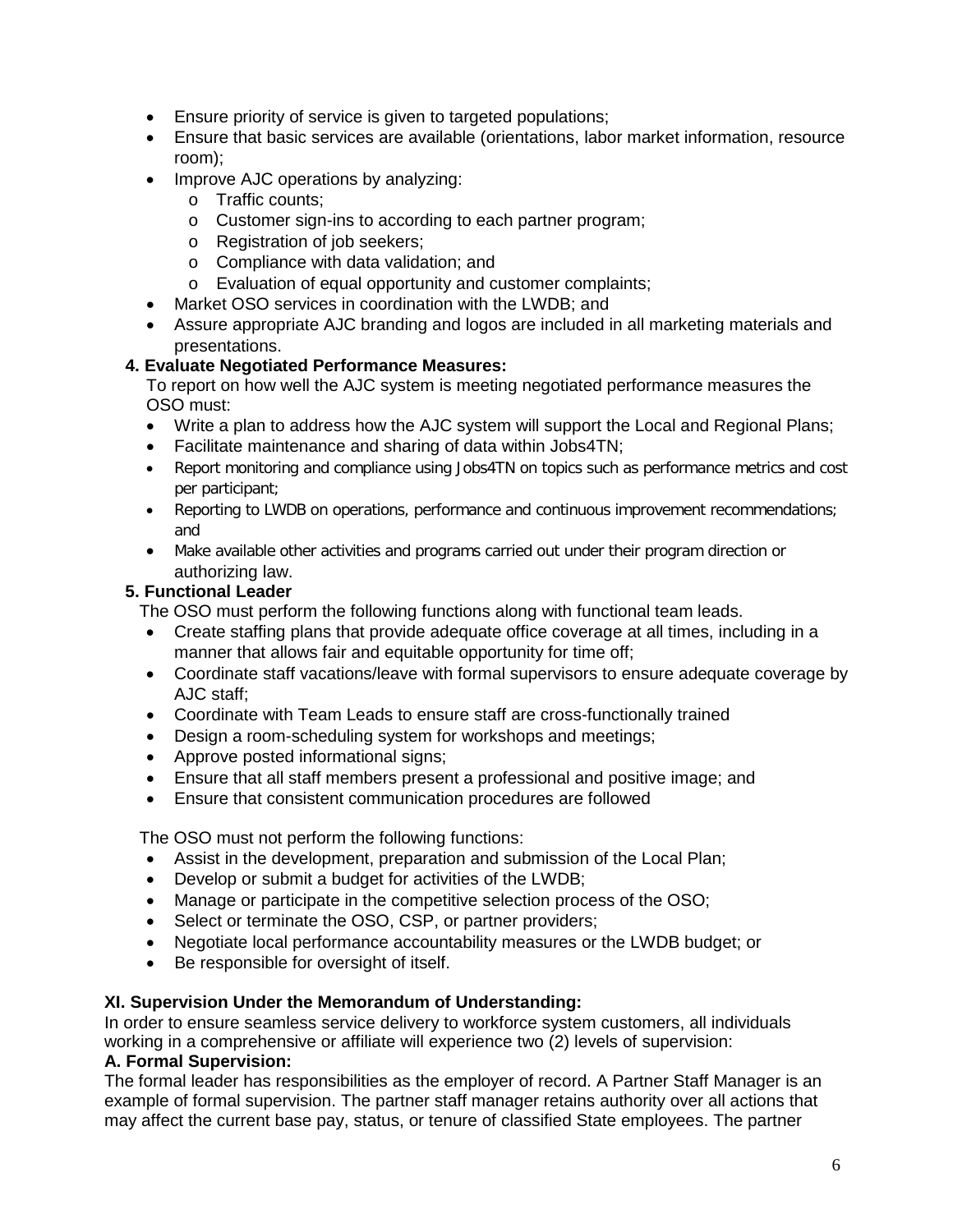retains the sole discretion to determine which partner employees shall occupy partner positions throughout the State. The partner staff supervisor must:

- Approve vacations, sick leave, and personal leave, in conjunction with Team Lead and OSO
- Approve travel and travel expenses, in conjunction with Team Lead and OSO
- Maintain direct supervision over their respective staff and volunteers that support their program;
- Ensure staff is adequately trained on their respective program rules and regulations; and
- Ensure staff is capable of effectively delivering program services and activities within a seamless service delivery environment.
- Take responsibility for-and retain sole discretion for-anything that may affect the current base pay, status, and tenure of their respective staff, or any of the following employee actions such as:
	- o Hiring;
	- o Promotion;
	- o Termination;
	- o Corrective or disciplinary action;
	- o Grievances;
	- o Permanent assignments (functional supervisors may temporarily assign staff to ensure coverage and promote integrated service delivery);
	- o Permanent transfer (functional supervisors may temporarily assign staff to ensure coverage);
	- o Performance evaluations (with input from the functional supervisor);
	- o Timesheets and leave approval; and
	- o Approval of costs not addressed.

# **B. Functional Supervision:**

A functional leader may have the authority to organize and supervise staff, without regard to the program that funds an individual staff member and will focus on day-to-day supervision of service delivery efforts. The OSO is an example of functional supervision.

Each comprehensive AJC must have a group of Team Leads who operate under the direction of the OSO. Team Leads provide functional supervision and must be chosen from partner program staff operating within the AJC. Team Leads must collaborate as a group with the OSO to:

- Create staffing plans that provide adequate office coverage at all times, including in a manner that allows fair and equitable opportunity for time off;
- Create a permanent work schedule, including lunches and breaks
- Ensure all staff members are adequately trained;
- Ensure that all staff members adhere to LWDB policies and procedures;
- Ensure that all staff members present a professional and positive image;
- Ensure that consistent communication procedures are followed;
- Ensure that internal policy and procedures are followed;
- Ensure that the environment is professional; and
- Participate in cross-training of staff as determined necessary by the OSO.

Individual partner program staff will be supervised by their respective Partner Staff Manager and will have supervisory authority over staff providing partner services within the respective LWDA. Each comprehensive center shall have Team Leads, as approved by the Regional Planning Council.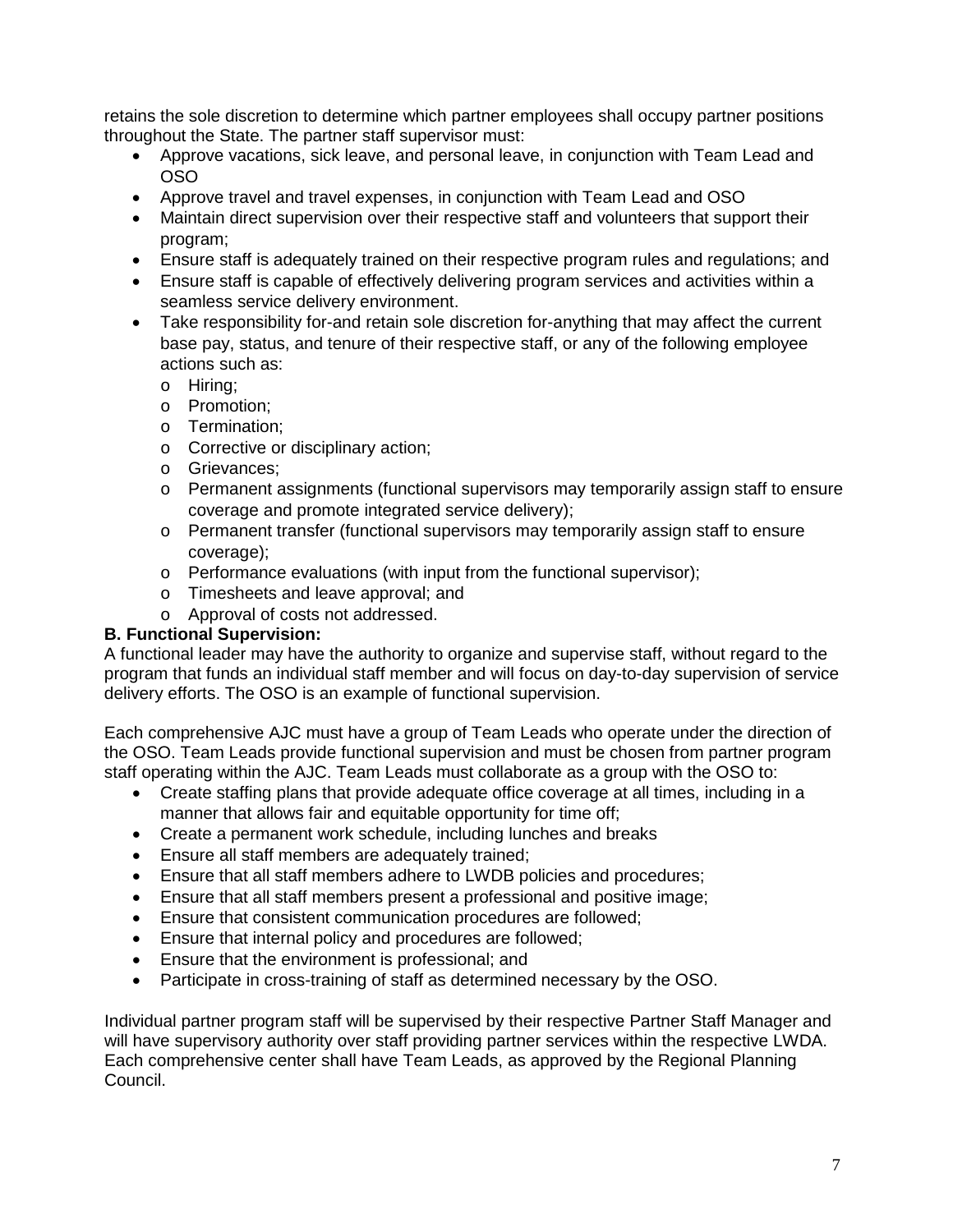# **XII. Establishment of Functional Teams:**

The following functional teams are monitored and overseen primarily by the OSO, with assistance from the Team Leads.

### **A. Welcome Function:**

The welcome function must be shared between all AJC partners located in the Comprehensive AJC. Each welcome function must include the Virtual One-Stop greeter (VOS greeter) kiosk as part of the point of entry. Participants must be checked in via the VOS greeter to determine priority of service, reasons for the visit, service needs, and to track customer flow.

The welcome function may be performed by an independent staff person paid for through the Infrastructure Funding Agreement (IFA).

Every job seeker must have access to basic career services through the welcome process. Services associated with the welcome function must include the following:

- Outreach, intake, and orientation to inform applicants and participants of all One-Stop services;
- Initial assessment to assess participants needs;
- Access to the resource room and information concerning other programs and services;
- Labor market information about eligible providers; and
- Labor market information about the LWDA.

The welcome function also includes the resource room, self-directed activities, and staff-assisted services with few staff members involved. Job seekers must be encouraged to register in Jobs4TN.

#### **B. Individual Career Services:**

The LWDB competitively procures the service provider(s) to case manage participants receiving services within the AJC system. At a minimum, the service provider(s) must provide the following services:

#### **1. Basic Career Services:**

These services include, but are not limited to:

- Determinations of eligibility;
- Initial assessment of skills such as literacy, numeracy, and English language proficiencies;
- Referrals to partner programs provided within the AJC system; and
- Labor exchange information such as unemployment levels and in-demand occupations.

# **2. Individualized Career Services:**

- Development of an individual employment plan (IEP) to identify employment goals and objectives;
- Determines support service needs;
- Pre-vocational services such as soft skills training, interview skills, and professional conduct skills;
- Short-term training opportunities;
- Internships and work experiences that are linked to careers; and
- Group and individual counseling.

#### **3. Follow-Up Services:**

Follow-up services, such as counseling regarding the workplace, must be provided to Adult and Dislocated Worker program participants who obtain unsubsidized employment. Follow-up services must last for up to twelve (12) months following the first day of employment.

#### **C. Business Services:**

In order to effectively serve business to connect employees to jobs, the business services team must:

**1.** Enhance relationships with employers through local AJC's via Labor Exchange, Veterans' Programs, Trade Act, RESEA, Unemployment Insurance, and Local Workforce Development Areas.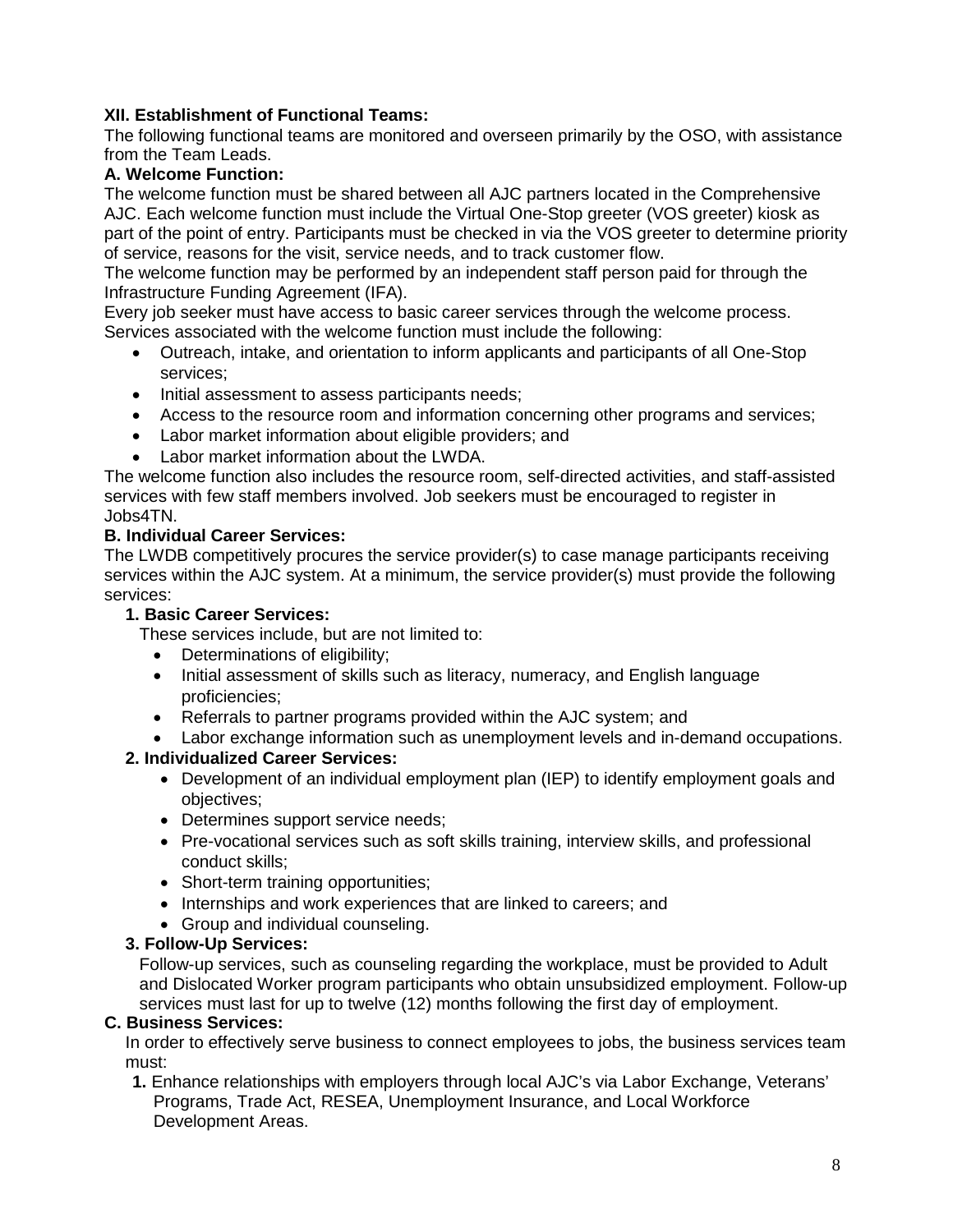- **2.** Work with Tennessee Economic and Community Development (TNECD) to promote job expansion and attract new businesses.
- **3.** Establish a process to deliver employer services through a functionally aligned, seamless delivery system.
- **4.** Provide and track training to Workforce System partners to build the capacity to serve employers and to help them better understand labor market information data.
- **5.** Establish policies and procedures to support meeting the skills needs of employers.
- **6.** Use the AJC brand to market at consistent message and image to employers and job seekers.
- **7.** Develop opportunities for the supply side of the Workforce System by demonstrating the values and benefits of participation to employers.
- **8.** Assist with and train employers on listing job openings using the Jobs4TN system.
- **9.** Pursue high-demand, sector based workforce collaborative that includes employer engagement.
- **10.** Assist employers with recruiting skilled workers.
- **11.** Act as a resource for business customers; to answer questions, address concerns, and provide resources.
- **12.** Develop a plan to manage participation in community events and promote services available through the American Job Centers.

# **XIII. Tennessee Department of Labor and Workforce Development Responsibilities:**

The TDLWD is responsible for establishing and overseeing the workforce system and ensuring workforce development services are provided to businesses and job-seekers. The TDLWD responsibilities, in regard to establishing and overseeing the statewide seamless service delivery system include the following:

- Develop statewide policies and directives
- Ensure each LWDB develops and maintains a single umbrella or individual partner MOU(s), to include working IFA(s) and Cost Allocation Plan(s). The TDLWD Grants and Budgets Unit will provide a template for establishing the IFA.
- Negotiate statewide performance measures with the U.S. Department of Labor (USDOL)
- Negotiate local performance measures with LWDBs
- Prepare the Tennessee State Plan and submit it to the USDOL
- Review and approve Regional and Local Plans and ensure alignment with the State Plan
- Prepare an annual report on the workforce system
- Prepare and initiate contracts between the LWDBs and the TDLWD
- Monitor and evaluate the local workforce systems to ensure compliance with federal and state policies and directives.
- Provide or contract for technical assistance and training to ensure that performance measures are met, and that opportunities for continuous improvement are identified
- Require corrective action or impose sanctions on a LWDB, or other WIOA sub-recipient, for significant inability or failure to perform as required by the TDLWD (consistent with Workforce Services Incentives and Sanction Policy).
- Evaluate the effectiveness of the statewide workforce system, including a qualitative and quantitative program analysis of program goals, performance, success indicators, outcomes, cost efficiencies, partner collaboration, and customer satisfaction.
- Compile and submit data and reports on partner program outcomes and performance as required by the USDOL and TDLWD.

# **XIV. Workforce System Communication Protocol:**

To promote better coordination of the delivery of workforce services, all communication regarding workforce system policy, guidance, and information will flow from the TDLWD to the LWDBs, and RPCs. The RPCs must inform the OSO, AJC staff, and required partners. Communications regarding partner program policy, guidance, and information will be communicated from WFS